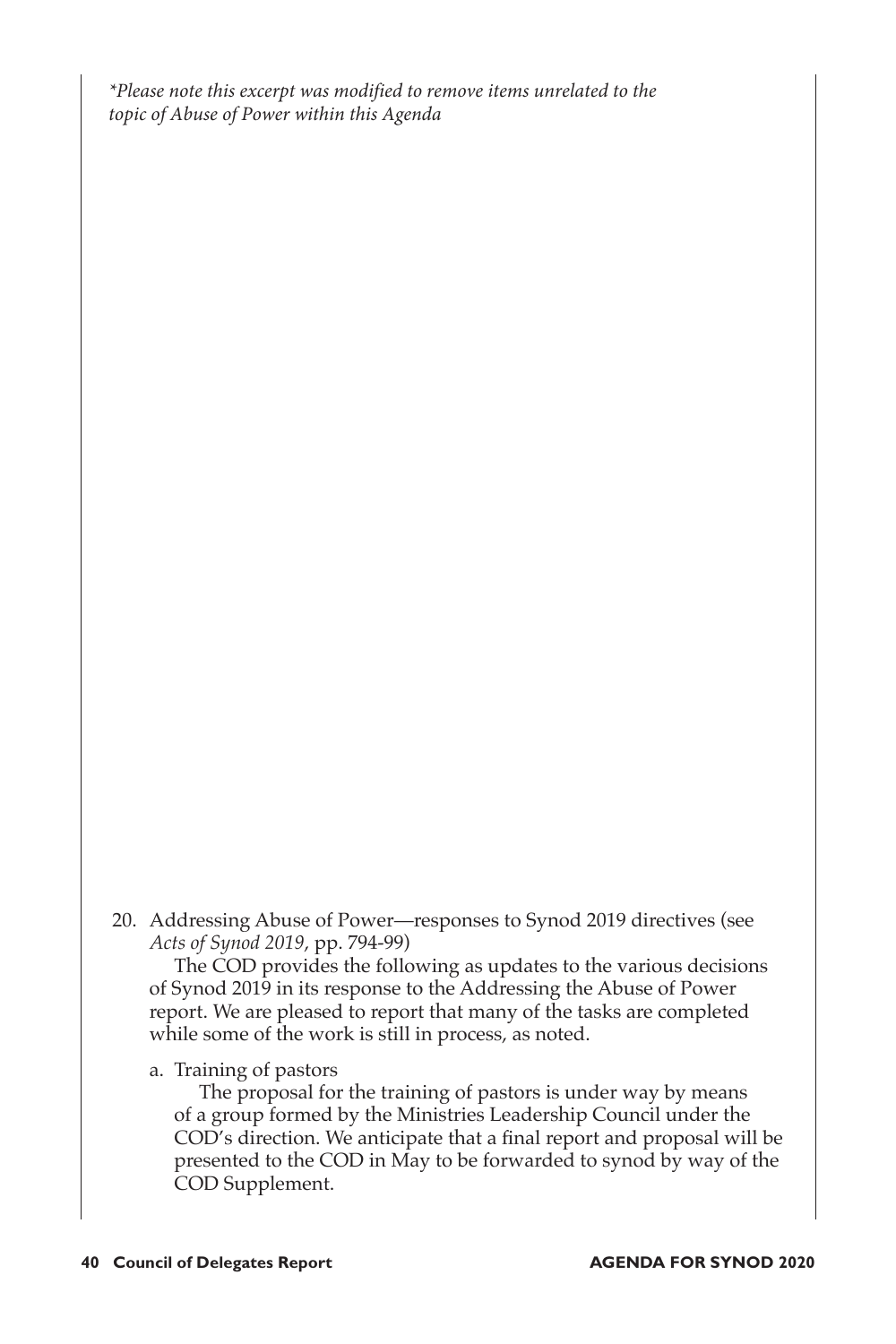### b. Code of Conduct

The COD recommends to synod, for adoption, the proposed Code of Conduct report (Appendix F) in response to the instruction of Synod 2019.

### c. Training at classis and local levels

The directive for classes to develop training of officebearers to be alert to power dynamics and to monitor the training await development of strategies found elsewhere before bringing such strategies to classes. Safe Church Ministry is taking the lead in developing a resource toolkit for training officebearers and leaders, and Pastor Church Resources is helping to assess what we have and what we need for such a toolkit.

### d. Counseling services

Classes were encouraged "to take measures to ensure that survivors of abuse within their classis have access to appropriate counseling services." The COD encouraged its classis delegates to return to their classes with a reminder to ensure that counseling services for victims of abuse become a part of each classis budget.

### e. Strengthening Safe Church Ministry

Safe Church Ministry is taking the lead to assess what we have and what we need to effectively respond to emotional abuse. The COD encouraged Safe Church Ministry to continue to explore the use of restorative practices in the church.

An ad hoc group has been appointed to address the instruction "to examine in detail the potential for conflicts of interest in current safe church procedures and to evaluate the need for and benefits of using outside experts to deal with situations that have a high potential for conflicts of interest." The COD anticipates an update report in May.

# f. Prevention of abuse in CRCNA offices

The ad hoc group appointed as mentioned in subpoint e above will also be bringing a report on the prevention of abuse in the CRCNA offices.

### g. Policy on nondisclosure agreements

The development of a policy on nondisclosure agreements is under way by CRCNA staff.

h. Abuse prevention resources for culturally diverse churches The strategy development of abuse prevention resources for culturally diverse churches will be addressed after earlier work is completed.

# i. Recordkeeping

At its February 2020 meeting the COD received an initial report on the proposed system and policies of recordkeeping and anticipates a final report at the May meeting to forward to synod.

## j. Creating a culture that prevents the abuse of power Points 1 and 2 of the "creating a culture" decision of synod are being held for strategy development after earlier work is completed.